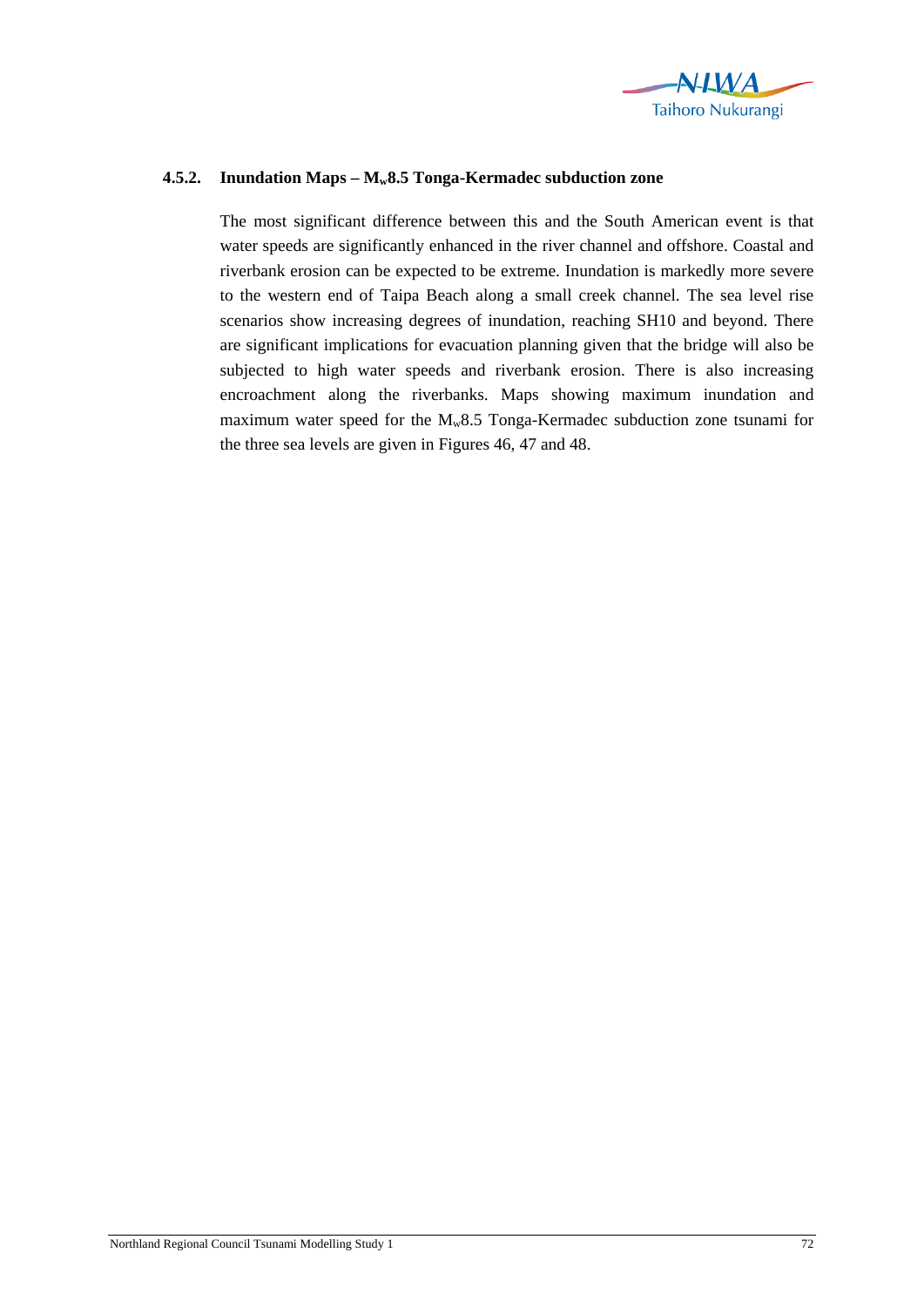



Figure 46: Taipa: Maximum inundation speed (upper) and depth (lower) plots for the M<sub>w</sub>8.5 Tonga-Kermadec subduction zone scenario at MHWS (to extent of LIDAR).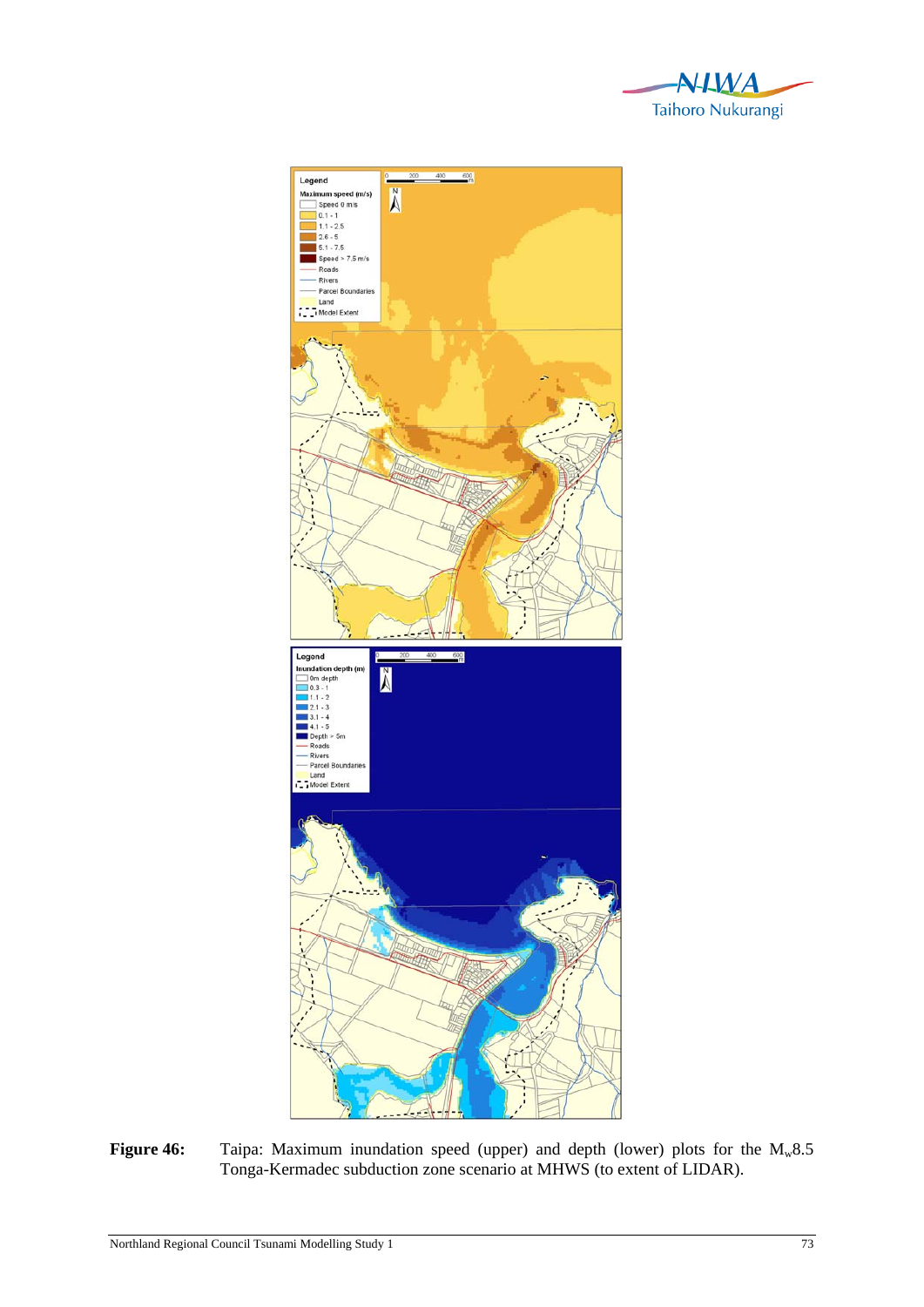



Figure 47: Taipa: Maximum inundation speed (upper) and depth (lower) plots for the M<sub>w</sub>8.5 Tonga-Kermadec subduction zone scenario at MHWS + 30cm (to extent of LIDAR).